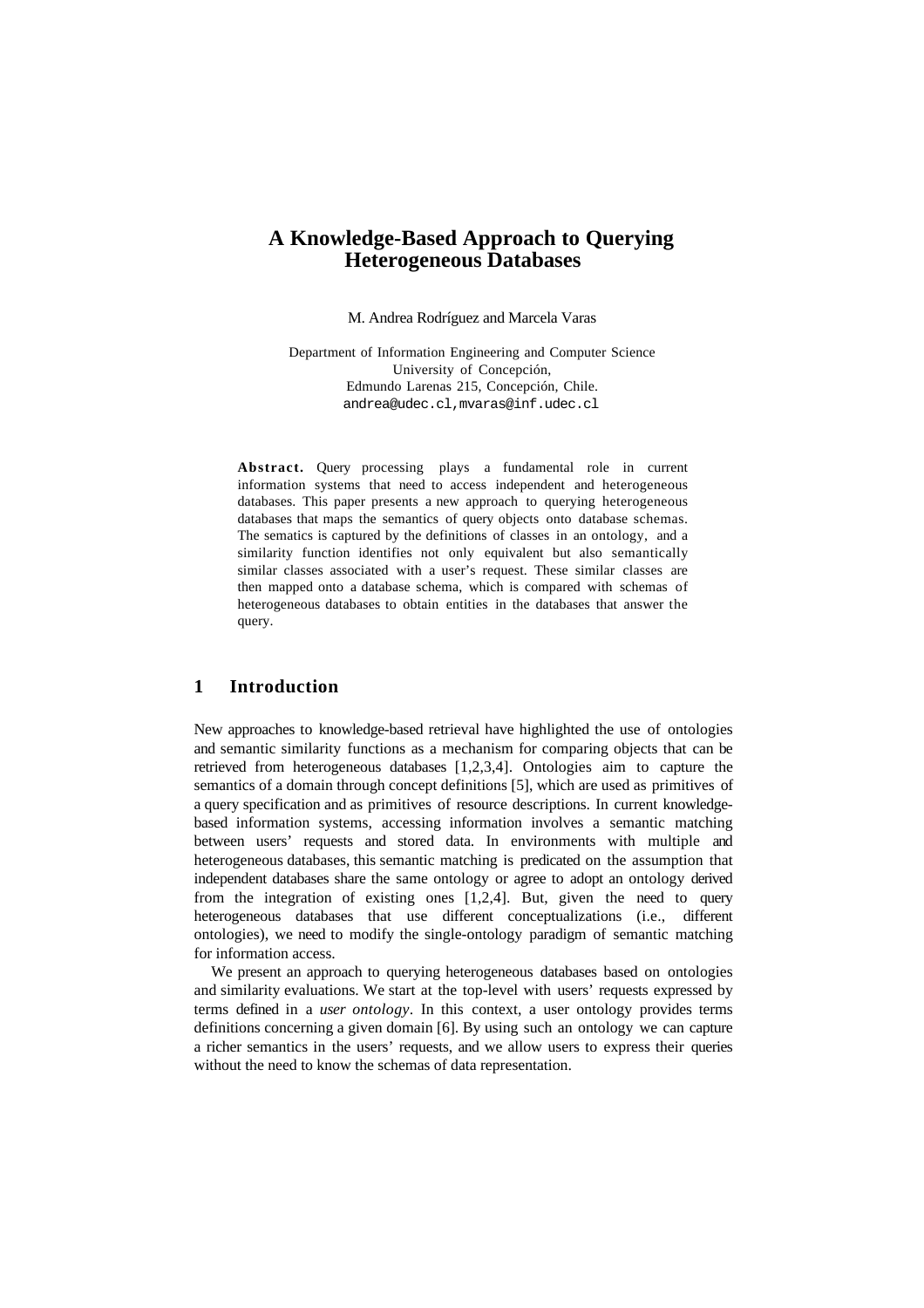The scope of this work is the retrieval of information described by classes of objects. For example, consider the following query to a Geographic Information System (GIS): "retrieve *utilities* in Atlanta, Georgia." This work concentrates on whether or not heterogeneous databases contain such an entity as *utility* or conceptually similar entities, such as *power plant* and *pipeline*. We leave for future work the treatment of query constraints given by, for example, attribute values or spatial constraints.

Unlike other approaches to knowledge-based retrieval that map the local terms of a database onto a shared ontology [4,7,8], we map the user ontology onto a database schema and subsequently compare this schema with each of the schemas of the heterogeneous databases. Our approach does not force heterogeneous databases to commit to a common single ontology, it just retrieves from these databases entities that are most likely similar according to our similarity measurement to the conceptual classes requested by the user. The strategy of this work is to map ontological descriptions of query objects onto database schemas, since extracting semantics from logical representation of data is a much harder process than mapping semantic definitions onto logical structures. Thus, it combines ontologies and database schemas with the goal of leading to intelligent database systems.

The organization of this paper is as follows. Section 2 describes our main approach to querying heterogeneous databases. Section 3 describes components of the ontology specification and the similarity model to compare entity classes in this ontology. Section 4 describes the mapping process to the database schema and the similarity evaluation between heterogeneous database schemas. A study case in the spatial domain is presented in Section 5. Conclusions and future research directions are described in Section 6.

## **2 Components of the Knowledge-Based Query Process**

The general *query process* is described as follows. A user query is pre-processed to extract terms identifying entity classes in a *user ontology*. Using a *semantic similarity model* (Section 3), we compare entity classes in this ontology to determine all classes that are semantically similar to the ones that we extract from the user's request. In this way, even if the databases do not contain exactly what the user is searching for, they may still be able to provide some semantically similar answers.

Once the set of classes associated with concepts requested by the user has been determined, the definitions of these classes are mapped onto a database schema. To do this mapping, a set of transformations tied to the type of database schema (e.g., relational or object-oriented databases) is defined and applied over the classes' definitions to create a *query schema*, i.e., the schema of entity classes that models the user's request. For this paper we have used the traditional relational database schema [9] and we provide a summary of transformations that map entity classes onto this database schema. The generated *query schema* is then compared to each heterogeneous database (See Section 4).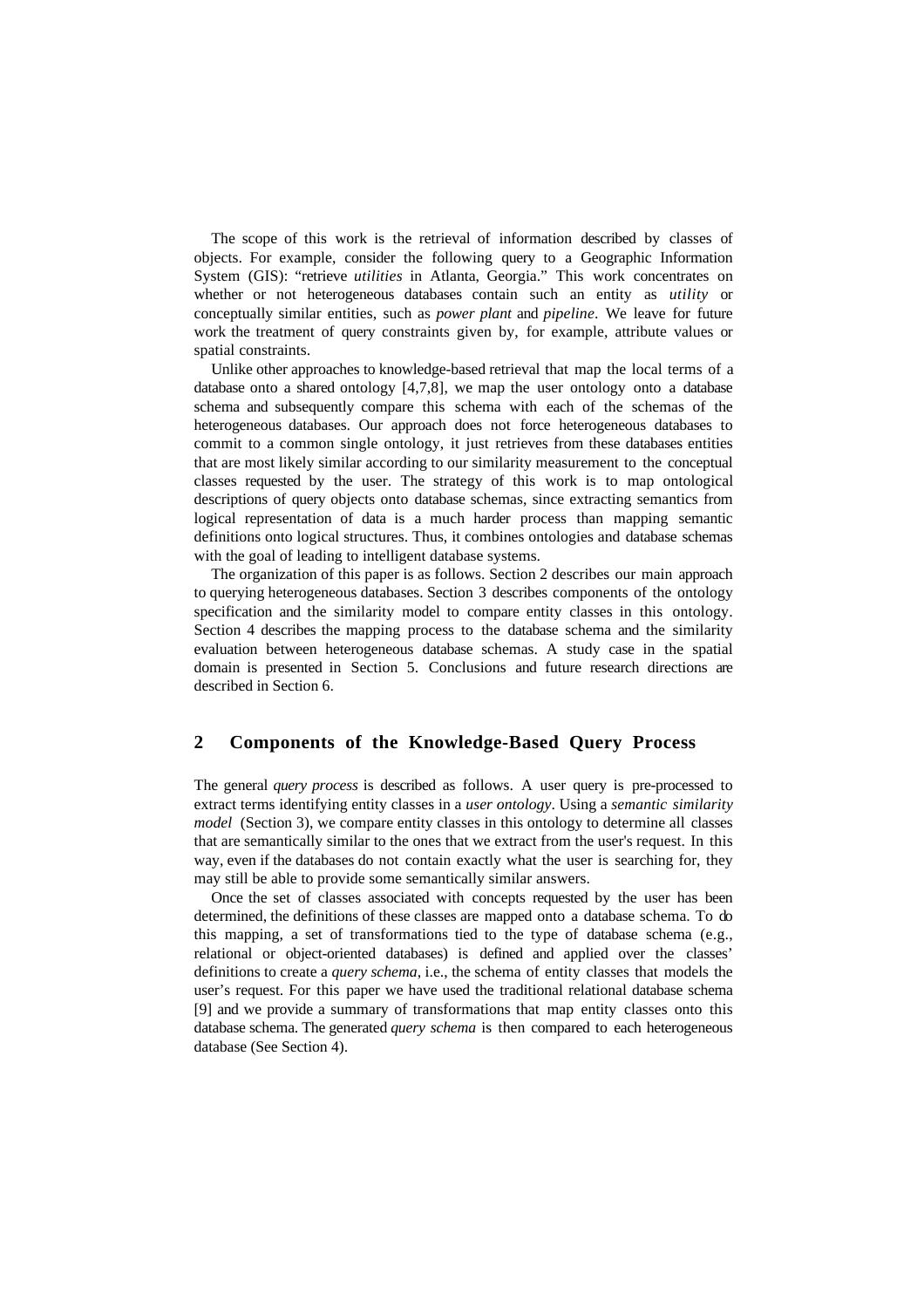In summary, our main approach includes two types of similarity assessments: (1) a semantic similarity assessment that aims at capturing classes that are semantically similar to the user query and (2) a database similarity measure that compares representations of entities in database schemas. Instead of making all similarity evaluations at the database schema level or at the ontological level, we combine these two similarity assessments for the following reasons:

- by using a user ontology we allow users to express queries in their own terms according to their own ontology without having to know the underlying modeling and representation of data in heterogeneous databases.
- we extract from the specified query and a semantic similarity model entity classes in a user ontology that are semantically associated with the user's request. We compare these classes at the ontological level where we have a more complete description of their semantics and we can obtain a set of possible answers.
- we assume that commonly existing databases have no ontological descriptions of their stored entities so, we are not provided with the full semantic description of entities stored in heterogeneous databases. Therefore, we use available components of the schema representation to compare entities through a database similarity model.

### **3 Ontology and Semantic Similarity**

In a previous work [10, 11], we introduced an ontology defined with retrieval purposes whose basic specification components are described as follows.

#### **3.1 Components of the entity classes' definitions**

Components of our ontology are entity class definitions in terms of the classes' semantic interrelations and distinguishing features. We refer to entity classes by words or sets of synonyms, which are interrelated by hyponymy or is-a relations and by meronymy relations or part-whole relations. We use the distinguishing features of classes to capture details among descriptions of classes that otherwise are missed in the classes' semantic interrelations. For example, we can say that a *hospital* and an *apartment building* have a common superclass *building*; however, this information falls short when trying to differentiate a *hospital* from an *apartment building*. We suggest a finer identification of distinguishing features and classify them into functions, parts, and attributes. Function features are intended to represent what is done to or with a class. Parts are structural elements of a class, such as the *roof* and *floor* of a *building*, that may have not be defined as entity classes. Finally, attributes can correspond to additional characteristics of a class that are not considered by either the set of parts or functions. This classification of distinguishing features into parts, functions, and attributes attempts to facilitate the implementation of the entity class representation, as well as it enables the separate manipulation of each type of distinguishing feature [11].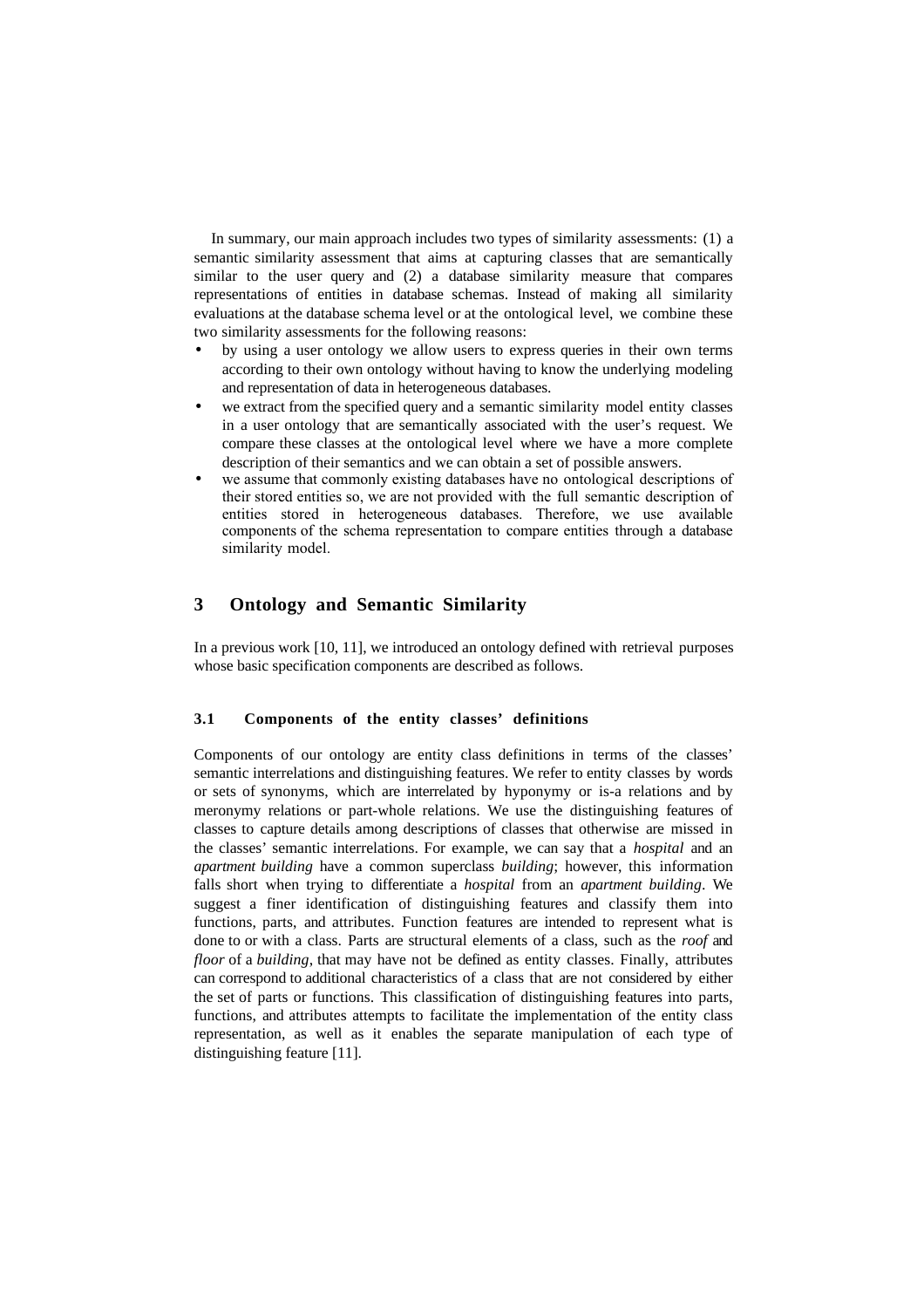#### **3.2 Semantic Similarity**

We define a computational model that assesses similarity by combining a featurematching process with a semantic-distance measurement [11]. The global similarity function  $S_c(c_i, c_2)$  is a weighted sum of the similarity values for parts, functions, and attributes. For each type of distinguishing feature we use a similarity function  $S_t(c_1, c_2)$  (Equation 1), which is based on the *ratio model* of a feature-matching process [12]. In  $S_t(c_i, c_2)$ ,  $c_1$  and  $c_2$  are two entity classes, *t* symbolizes the type of features, and  $C_1$  and  $C_2$  are the respective sets of features of type *t* for  $c_1$  and  $c_2$ . The matching process determines the cardinality ( $| \cdot |$ ) of the set intersection  $(C_1 \cap C_2)$  and the set difference  $(C_1 - C_2)$ .

$$
S_t(c_1, c_2) = \frac{|C_1 \cap C_2|}{|C_1 \cap C_2| + \alpha(c_1, c_2) \cdot |C_1 - C_2| + (1 - \alpha(c_1, c_2)) \cdot |C_2 - C_1|}
$$
(1)

The function  $\alpha$  determines the relative importance of different features between entity classes. This function  $\alpha$  is defined in terms of the degree of generalization of entity classes in the hierarchical structure, which is determined by a semantic-distance measurement. This definition assumes that a prototype is generally a superclass for a variant and that the concept used as a reference (i.e., the second argument) should be more relevant in the evaluation [12,13].

Our similarity model has two advantages over semantic similarity models based on semantic distances and their variations [14,15,16]. First, it allows us to discriminate among closely related classes. For example, we could distinguish similarity between pairs of subclasses (between *hospita*l and *house* an between *hospital* and *apartment building*, which are all subclasses of *building*) and between classes that are indirectly connected in the hierarchical structural (*stadium* as a subclass of *construction* and *athletic field* as a subclass of *field*). Second, our model does not assume a symmetric evaluation of similarity and allows us to consider context dependencies associated with the relative importance of distinguishing features [10,11].

### **4 Mapping and Comparison of Database Schemas**

Once we have the desired entity classes, the next step in processing the query is to map the entities classes of our ontology onto database schemas, which are then compared with schemas of heterogeneous databases. We describe our approach to mapping with databases that are modeled with the relational database schema [9]; however, we could have used another type of database schema, such as an objectoriented schema, in which case new mapping transformations should be defined.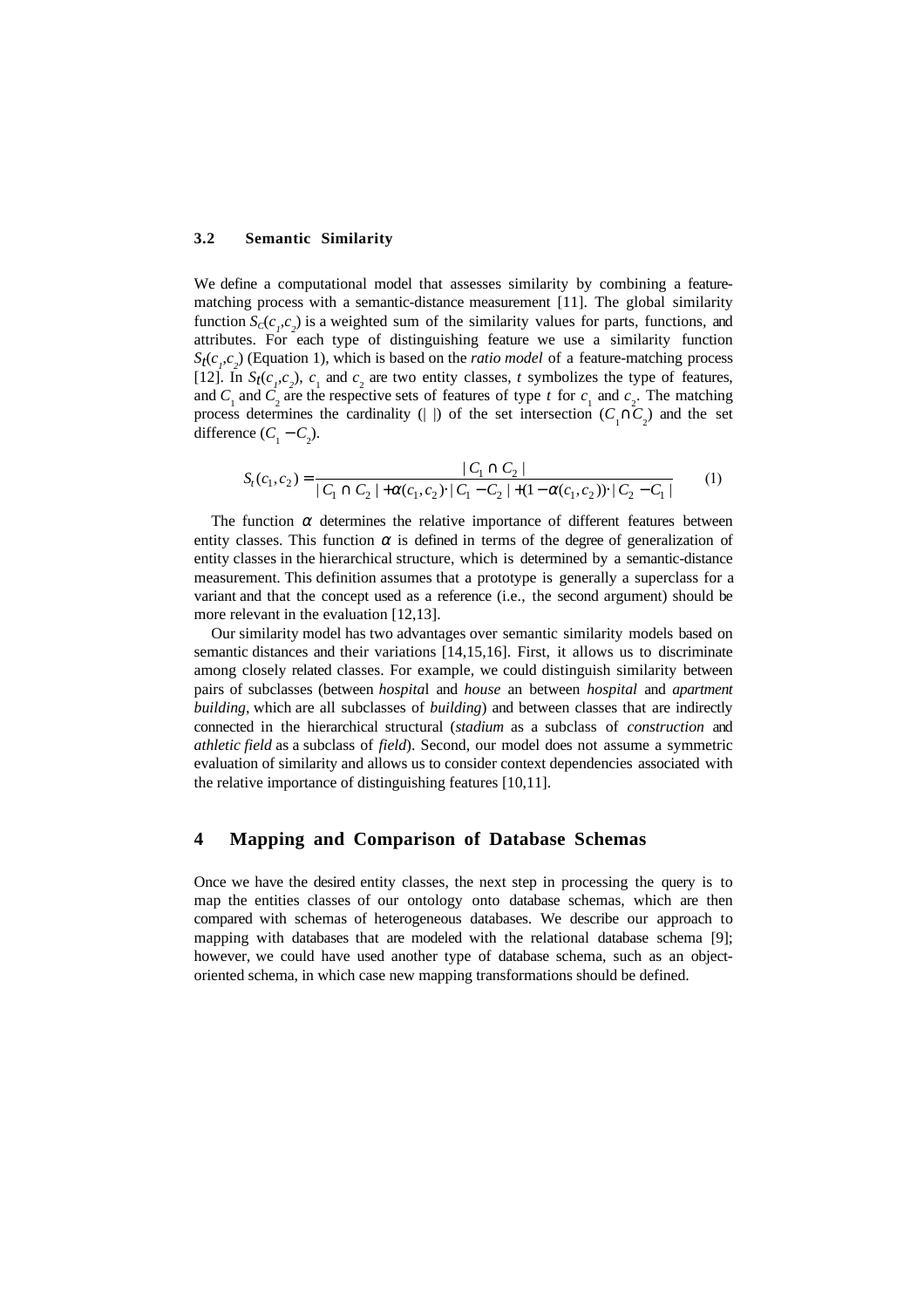#### **4.1 From Ontology to Database Schema**

We assume that the existing database schemas (target schemas) are represented in the relational model with the following constructors:

- Entities: names, attributes, primary key, and foreign keys.
- Attributes: names.
- Foreign keys (FK): relations that they belong and refer to.

Prior to transforming the entity classes' definitions into a relational schema, we apply preprocessing to these definitions in order to keep only those components that can be mapped onto a relational schema:

- *Semantic relations extraction:* semantic relations are considered while descriptions and distinguishing features are eliminated in the subsequent mapping process. As we will explain in Section 4.2, we do not compare attributes (i.e., distinguishing features) since this would give misleading results due to the strong application dependences of attribute definitions in existing databases.
- *Synonym extraction:* Since synonyms are important to managing the multiple ways that people can refer to the same entity class, and since synonyms are not directly handled in the relation schema, we define an additional structure to deal with synonym sets of entity classes. This structure includes the set of synonym sets and an index as unique key.

Then, we take the simplified entity classes' definitions and we map them onto a relational schema. There is a direct mapping of entity classes onto relational schema; however, we also need to define transformations for mapping is-a, is-part- and wholeof semantic relations. Since there are several alternatives to mapping semantic relations onto relational schemas, we define a subset that considers only relational tables or entities' interrelations mapped through foreign keys (Table1).

| <b>Semantic</b><br>Relation | <b>Transformation</b>                                                                                                               |
|-----------------------------|-------------------------------------------------------------------------------------------------------------------------------------|
| $Is-A$                      | • Isa <sub>l</sub> : Create an entity for each of the <i>children</i> entities with a foreign key<br>pointing to the parent entity. |
| Part-Of                     | • $Part_1$ : Define new structures (relations) that associate <i>whole</i> entities with<br><i>part</i> entities.                   |
|                             | • Part <sub>2</sub> : Create a foreign key in a part entity for each of its whole entities.                                         |
| Whole-Of                    | • Whole <sub>l</sub> : Define new structures (relations) that associate <i>whole</i> entities<br>with <i>part</i> entities.         |
|                             | • Whole, Create a foreign key in a <i>whole</i> entity for each its <i>part</i> entities.                                           |

**Table 1.** Mapping transformations from the entity class definition onto a relational schema

The combination of the alternative transformations (i.e., 1 alternative for is-a relations, 2 alternatives for whole-of and part-of relations) gives us 4 possible mapping transformations.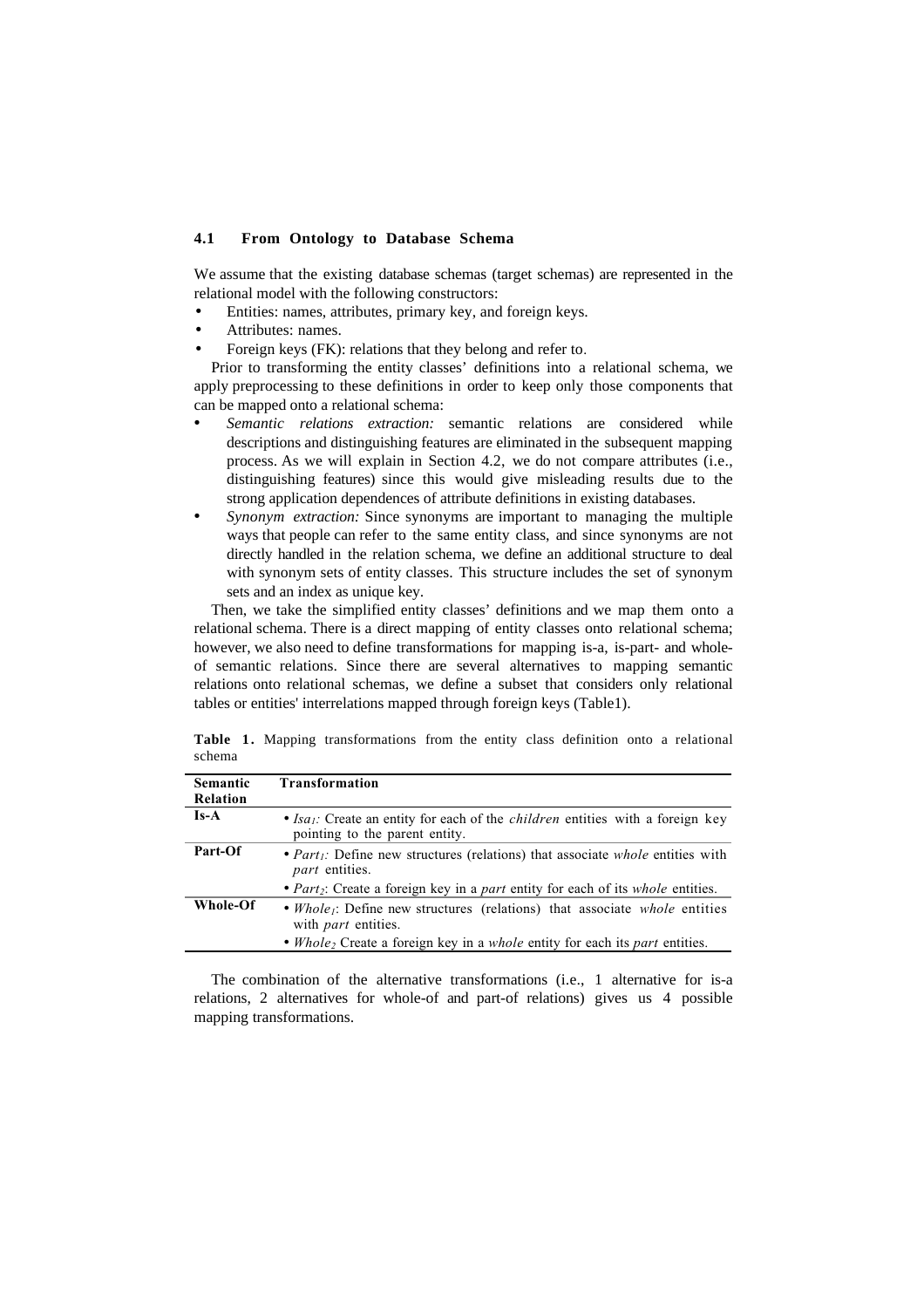#### **4.2 Comparing Database Schemas**

Comparing databases schemas is difficult due to the intrinsic differences in the database design and modeling. To deal with this problem in the most general case, we consider all possible mapping transformations over the reduced number of entity classes obtained from the semantic similarity assessment.

At the bottom line, we compare character strings of entities' names, attributes domains, and foreign keys' references (Equation 2). This string matching is over all synonyms that refer to entities in the query schema, which are defined in the complementary structure *synSet*. In Equation 2,  $e_j^{\prime\prime}$  corresponds to an entity *j* in the query schema (user ontology),  $e_i^p$  corresponds to an entity *i* in a database schema *p*,  $t_i$ represents a term (e.g. *building*) or composite term (e.g., *building\_complex*) that refers to an entity, attribute domain, or foreign key's reference.

$$
S_w(e_i^p, e_j^o) = \max_{t_j \in synSet_{e_j^o}} \left[ \frac{|t_{e_i^p} \cap t_j|}{|t_{e_i^p} \cap t_j| + |t_{e_i^p} - t_j| + |t_j - t_{e_i^p}|} \right]
$$
(2)

In order to complement the name-matching evaluation, we take the semantic relations (is-a, part-of, and whole-of relations) as the subject of comparison. The idea is to compare whether compared entities are related to the same set of entities. Thus, comparing semantic relations becomes a comparison between the semantic neighborhoods of entities, where the semantic neighborhood of an entity is the set of entities related through the is-a, part-of, and whole-of relations. The general approach to compare semantic neighborhoods is to use name matching over their components in a database schema. In the case of relational schema, entities in semantic neighborhoods are represented by *references* in the description of foreign keys or by values in the domain of an attribute type in an entity. Thus, we define a similarity function based on alternatives of the semantic relation representation assuming that the query schema will always represent entities in a semantic neighborhood by foreign keys in the corresponding relational tables (Equation 3). In Equations 3, *n* is the number of foreign keys in the *i*<sup>th</sup> entity of the database  $p(e_i^p)$ , *m* is the number of attributes domain available in entity  $e_i^p$ ,  $FK_{i,e}$  corresponds to the *reference-to* specification of the *i*<sup>th</sup> foreign key in entity *e*,  $D_{l,j,e}$  is the *l*<sup>th</sup> domain value in attribute *j* of entity *e*, and  $\beta$  is the number of domain attributes in  $e_i^p$  with similarity greater than zero to any of the foreign keys in  $e_j^{\prime}$ . The variable  $\beta$  is defined during the similarity process, since we cannot consider all attributes as attribute types that represent a semantic relation.

$$
S_n(e_i^p, e_j^o) = \frac{\sum_{ii=1}^n Max \ S_w(FK_{ii, e_i^p}, FK_{jj, e_j^o}) + \sum_{ii=1}^m Max \ S_w(D_{l, ii, e_i^p}, FK_{jj, e_j^o})}{n + \beta}
$$
(3)

This comparison is asymmetric. Specifically, the base element of the comparison (i.e., the second argument) comes from an ontology definition, and the target entity (i.e., the first element) is an entity of an existing database, which is likely to have a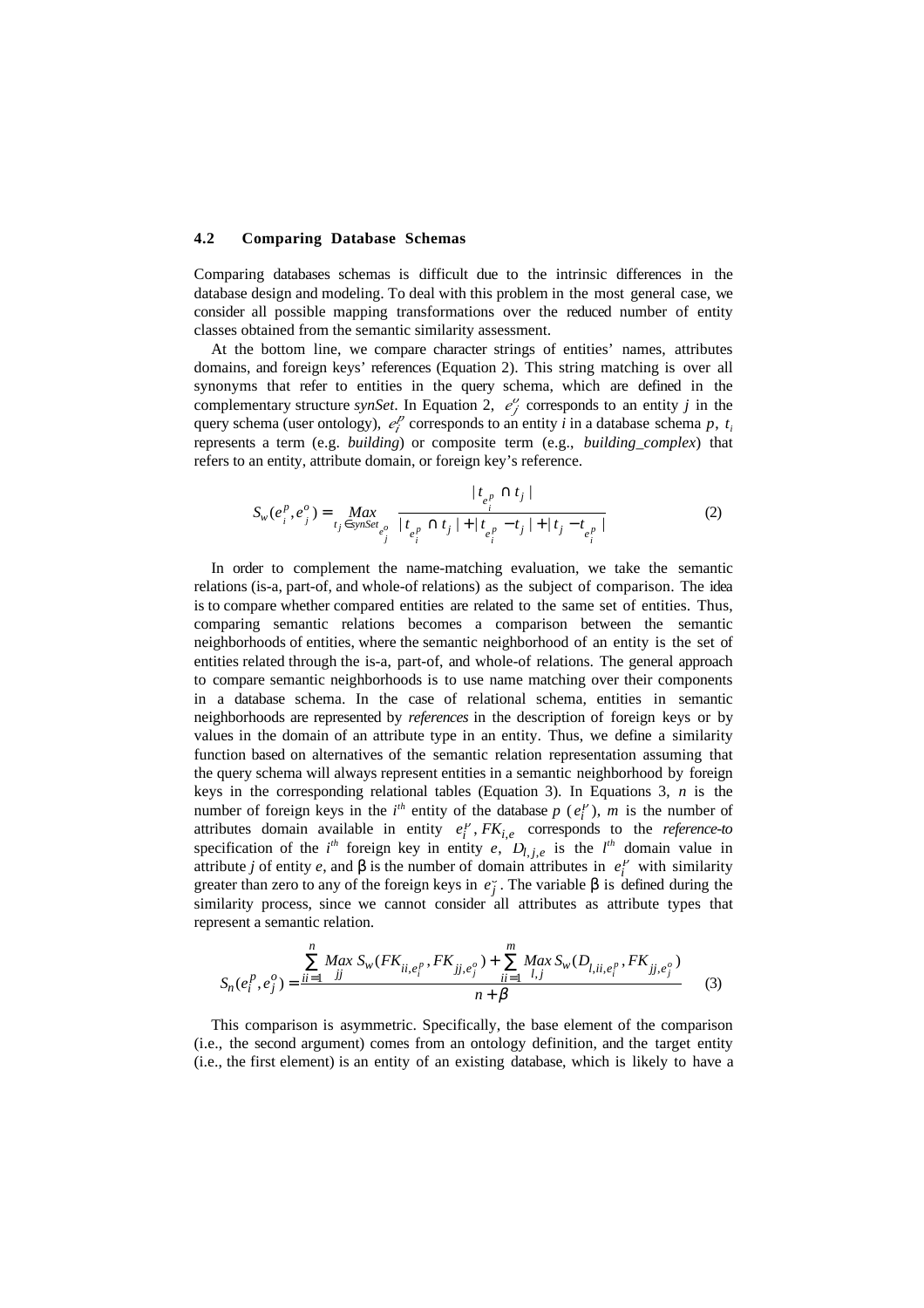subset of the full semantic description of the concept. In our previous work [10] we showed that in comparing concepts from different ontologies, a good indication of whether or not these entity classes are similar across ontologies is obtained by matching entities' names and matching entities in a semantic neighborhood. Although we explored attribute matching, our previous work showed that attributes are application-dependent components of entities' representations, and so there would be less chance that two databases would have many attributes in common.

In order to integrate the information obtained from the similarity assessments of name matching and semantic neighborhoods, we use a similarity function that is defined by the weighted sum of the similarity of each specification component.

### **5 Example**

We have implemented our approach in a prototype that includes an ontology definition and the similarity models. We applied our approach in the spatial domain and we created a user ontology derived from a subset of two already available information sources: WordNet [17] and The Spatial Data Transfer Standard [18]. We created this ontology with 260 definitions to exploit a more complete definition of entity classes (i.e., semantic relations from WordNet and distinguishing features from SDTS). As an existing spatial database, we consider a relational schema derived from the specification of the Vector Smart Map (VMAP) level 0 of the National Imagery Mapping Agency (NIMA).

As an example, we consider the simple query to spatial databases to retrieve information about "*utilities*." Then we took the entity *utility* in our user ontology and we applied a semantic similarity evaluation that results in a set of three semantically similar entity classes: *electrical system*, *heating system*, and *plumbing system*. In this example we considered as candidate answers all entities whose similarity to the entity class *utility* is larger than 0.5. We then mapped the definitions of each of these candidate entity classes onto a relational schema (Table 2). In Table 2 we show only the mapping schema that leads to the best results of similarity, using the transformations  $is_1$  and  $whole_1$ , and transformations for *part-of* relations being unnecessary for this case.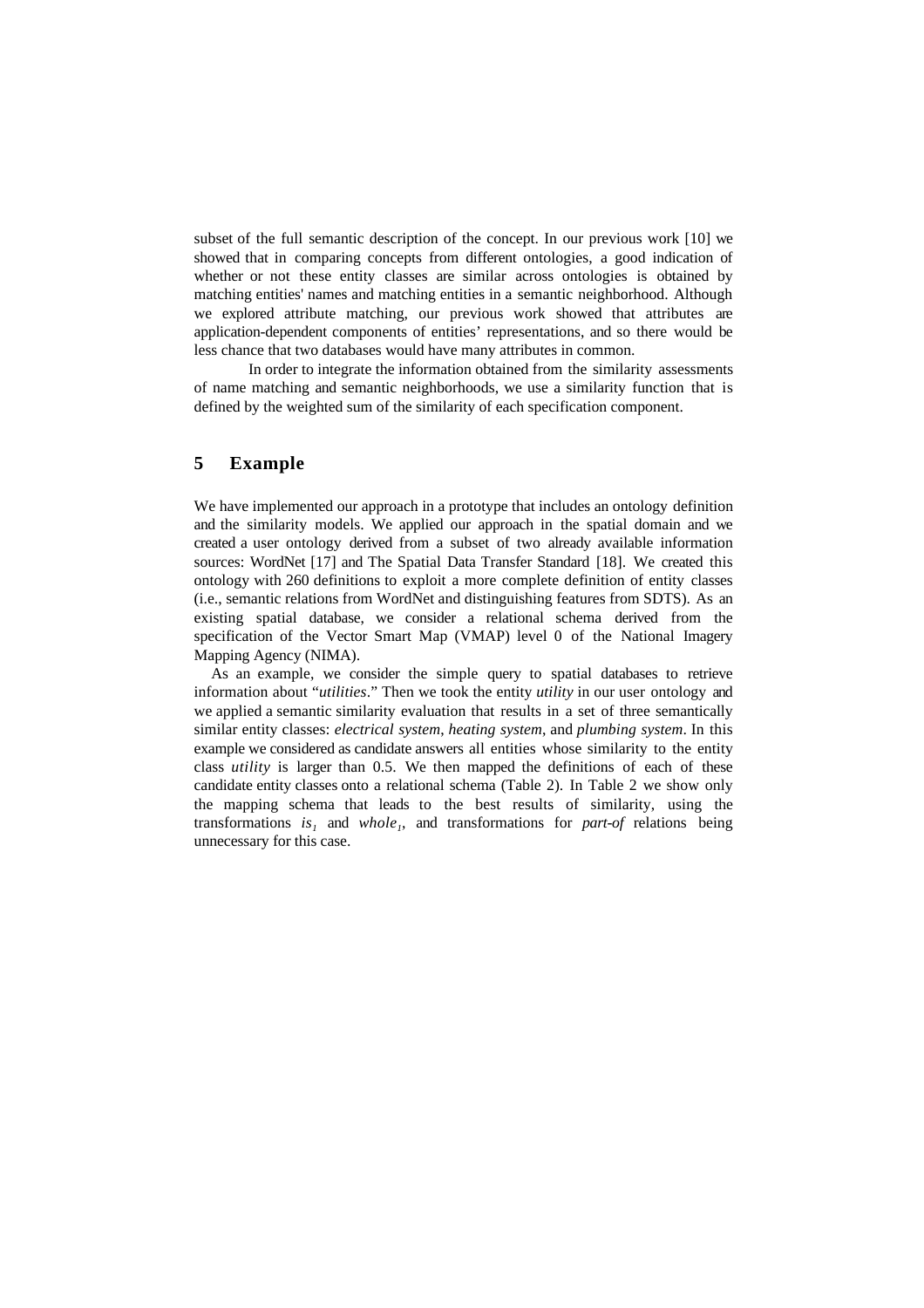**Table 2.** Definitions of entity class *utility* and its semantically similar entity classes

| Entity class                                                                                                    | <b>Relational Schema</b>                                      |  |  |
|-----------------------------------------------------------------------------------------------------------------|---------------------------------------------------------------|--|--|
| entity class {                                                                                                  | Utility $(FK_{\text{facility}})$                              |  |  |
| <b>name:</b> $\{utility\}$                                                                                      | Foreign key: FK <sub>facility</sub> references to             |  |  |
| description: A Unit composed of one or more                                                                     | Facility                                                      |  |  |
| pieces of equipment connected to a                                                                              |                                                               |  |  |
| structure and designed to provide service                                                                       |                                                               |  |  |
| such as heat, light, water, or sewage                                                                           |                                                               |  |  |
| disposal.                                                                                                       |                                                               |  |  |
| is_a: {facility} part_of: {} whole_of: {}                                                                       |                                                               |  |  |
| parts: $\{\}$                                                                                                   |                                                               |  |  |
| functions: { {transmit, conduct, carry } }                                                                      |                                                               |  |  |
| <b>attributes:</b> $\{\{\text{name}\},\{\text{condition}\}\},\$                                                 |                                                               |  |  |
| {support_type}, {location}}                                                                                     |                                                               |  |  |
| entity class {                                                                                                  | Electrical system (FKutility,                                 |  |  |
| <b>name:</b> {electrical system}                                                                                | $FK_{power\ plant}, FK_{cable})$                              |  |  |
| description: Equipments that provide                                                                            | Foreign key: FKutility reference to                           |  |  |
| electricity or light.                                                                                           | Utility                                                       |  |  |
| is $a:$ {utility}                                                                                               | Foreign key: FK <sub>power plant</sub> reference to           |  |  |
| part of: $\{\}$                                                                                                 | Power Plant                                                   |  |  |
| whole_of: {{power_plant},                                                                                       | Foreign key: FKcable reference to                             |  |  |
| {cable,wire,line,transmission line}}                                                                            | Cable                                                         |  |  |
| <b>parts:</b> { $\{power\ plant\}$ ,                                                                            | <b>Power plant</b> (FK <sub>electrical system)</sub>          |  |  |
| {cable,wire,line,transmission line}}                                                                            | Foreign key: FKelectrical system                              |  |  |
| <b>functions:</b> { {transmit, conduct, carry } }                                                               | references to Electrical system                               |  |  |
| attributes: {{name}, {condition},                                                                               | $\mathbf{Cable}(\mathrm{FK}_{\mathrm{electrical\ system}},$ ) |  |  |
| {support_type}, {location},                                                                                     | Foreign key: FKelectrical system                              |  |  |
| {signal_type}, {single_multiple_wires}}                                                                         | references to Electrical system                               |  |  |
| entity class {                                                                                                  | <b>Heating system (FK</b> utility, FK <sub>pipeline</sub> )   |  |  |
| name: {heating_system}                                                                                          | Foreign key: FKutility references to                          |  |  |
| description:                                                                                                    | Utility                                                       |  |  |
| is $a:$ {utility}                                                                                               | Foreign key: FK <sub>pipeline</sub> reference to              |  |  |
| $part_of: \{\}$                                                                                                 | Pipeline                                                      |  |  |
| whole_of: {{pipeline,piping,pipage,pipe}}                                                                       | Pipeline (FK Heating system, FK Plumbing                      |  |  |
| parts: { {pipeline, piping, pipage, pipe} }                                                                     | system)                                                       |  |  |
| <b>functions:</b> { $\{ \{ \text{transmit}, \text{conduct}, \text{carry} \} \}$                                 | Foreign key: FK Heating system references                     |  |  |
| $\{warm, heat\}$                                                                                                | to Heating system                                             |  |  |
| attributes: {{name}, {condition},                                                                               | Foreign key: FK Plumbing system                               |  |  |
| {support_type}, {location}}                                                                                     | references to Plumbing System                                 |  |  |
|                                                                                                                 |                                                               |  |  |
| entity_class {                                                                                                  | Plumbing system (FKutility, FKpipeline)                       |  |  |
| name: { plumbing_system}                                                                                        | Foreign key: FKutility references to                          |  |  |
| description:                                                                                                    | Utility                                                       |  |  |
| is $a:$ {utility}                                                                                               | Foreign key: FKpipeline reference to                          |  |  |
| part of: $\{\}$                                                                                                 | Pipeline                                                      |  |  |
| whole_of: {{pipeline,piping,pipage,pipe}}                                                                       |                                                               |  |  |
| parts: { {pipeline, piping, pipage, pipe} }                                                                     |                                                               |  |  |
|                                                                                                                 |                                                               |  |  |
|                                                                                                                 |                                                               |  |  |
| {support_type}, {location}}                                                                                     |                                                               |  |  |
| functions: {{transmit,conduct,carry},<br>{dispose, throw out, throw away}}<br>attributes: {{name}, {condition}, |                                                               |  |  |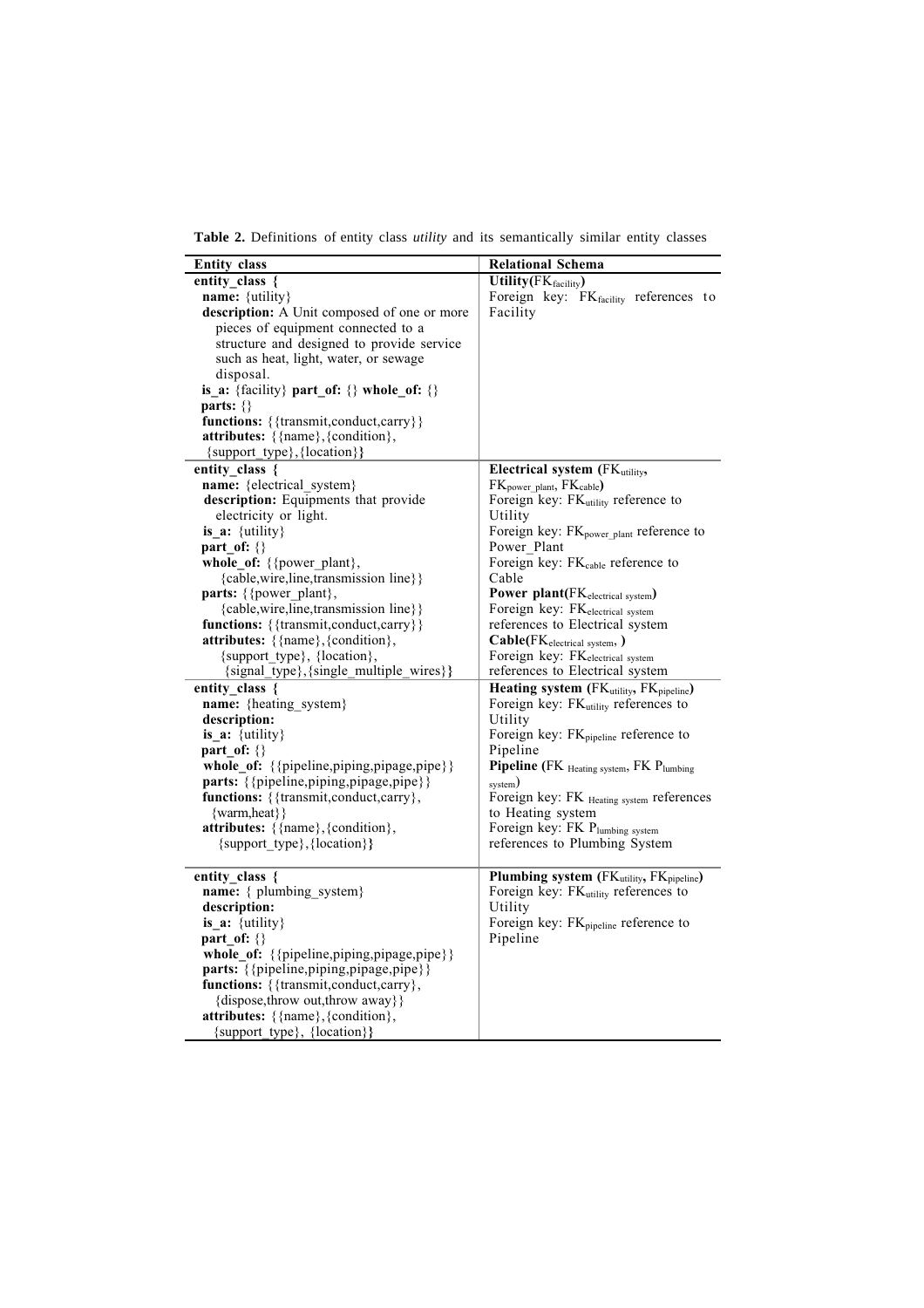The final similarity values between entities in the database that best match entities in the query schema are shown in Table 3.

**Table 3.** Results of similarity evaluation between the DB\_VMAP and QS

| Entity in the DB VMAP | Entity in the QS         | $S_w$ | $S_n$ | <b>Similarity Total</b> |
|-----------------------|--------------------------|-------|-------|-------------------------|
| Utility Point Feature | <b>Electrical System</b> |       | 0.65  | 0.31                    |
| Pipeline Line Feature | Heating System           |       | 0.65  | 0.31                    |
| Pipeline Line Feature | Plumbing System          |       | 0.65  | 0.31                    |
| Utility Line Feature  | <b>Electrical System</b> |       | 0.45  | 0.23                    |

As the results in Table 3 show, when we deal with heterogeneous databases, we cannot expect high values of similarity, but at least we are able to offer entities that have a strong chance of being associated with the concepts specified in the query.

### **6 Conclusions and Future Work**

We have defined a new approach to querying heterogeneous databases based on similarity functions at an ontological level corresponding to a user's query and, at the logical level, between database schemas. The main characteristics of our approach are that we do not assume that databases share some level of the same conceptualization and we search for possible common components within the entities' representations.

The results of our experiment indicate that our approach detects correspondences between entities that are most likely similar; however, it may not detect all cases of similarity. In particular, further research needs to be done to recognize in the similarity evaluation when relational tables are just structures that represent semantic relations (e.g., structures created by transformation *part1* and *whole1*), as opposed to structures representing entities. In addition, we have not considered attributes in our comparison, but if we wish to process the whole query, we need to treat query constraints, which are usually described by attributes values.

### **7 Acknowledgement**

This work has been partially funded by Fundación Andes, Chile. Andrea Rodríguez's research is further funded by Conicyt under grant Fondecyt 1010897. Marcela Varas's research is funded by the Dirección de Investigación of Universidad the Concepción under grant number 99.093.003-1. We also want to thanks to Max Egenhofer's contribution to the previous work upon which this paper is based, and to Jim Farrugia for his valuable comments.